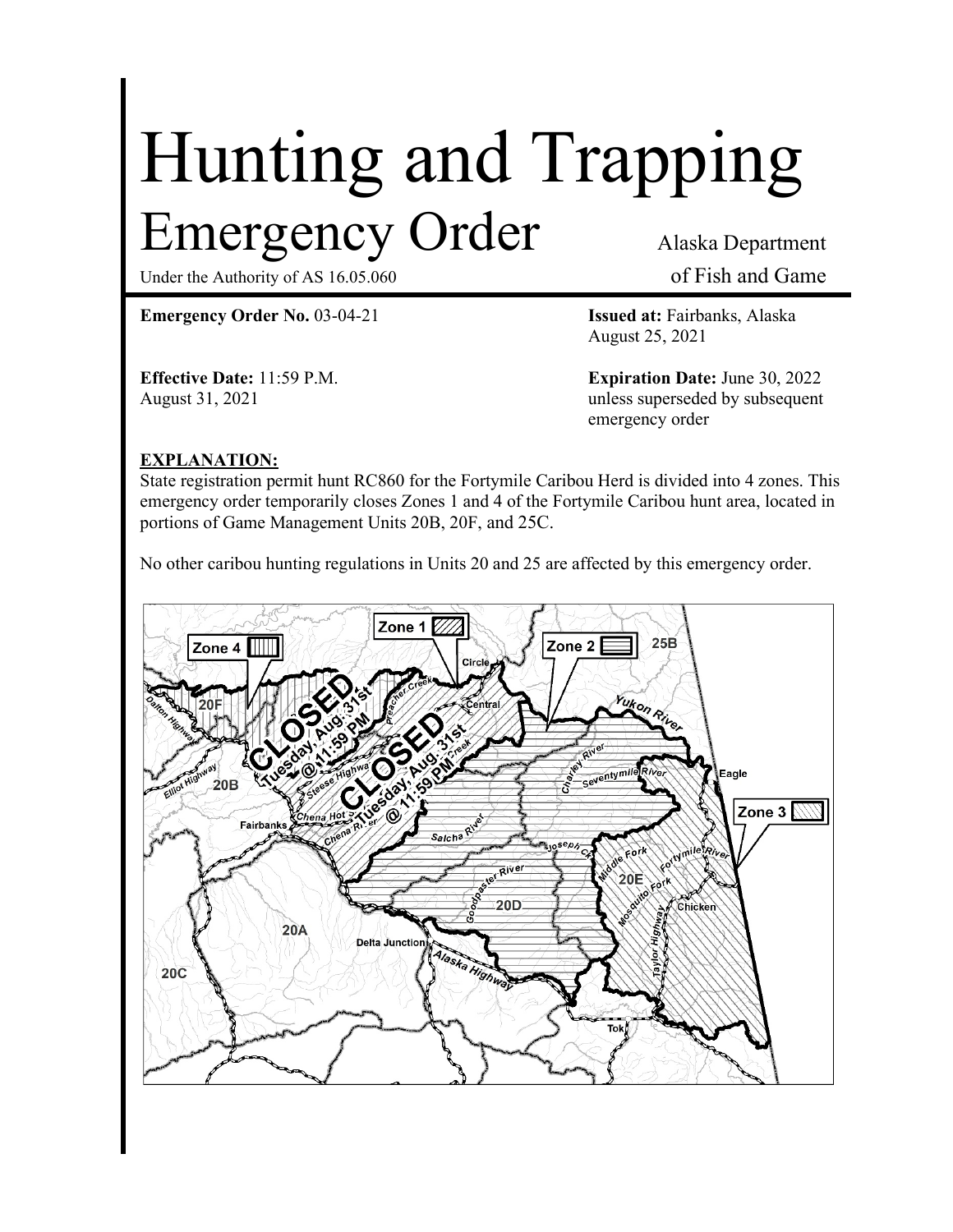#### **REGULATION:**

Therefore, the following regulations in **5AAC 85.025(a)(15) and (20), HUNTING SEASONS AND BAG LIMITS FOR CARIBOU**, are superseded by this emergency order, and the following provisions are effective for hunting caribou:

| <b>Units and Bag Limits</b> | <b>Resident</b><br><b>Open Season</b><br>(Subsistence and<br><b>General Hunts</b> ) | <b>Nonresident</b><br><b>Open Season</b> |
|-----------------------------|-------------------------------------------------------------------------------------|------------------------------------------|
| (15)                        |                                                                                     |                                          |
| $\cdots$                    |                                                                                     |                                          |

Units 20(B) and 20(F), those portions south of the Yukon River, and north and east of a line formed by the Richardson Highway from the Unit 20(D) boundary to its intersection with the Steese Highway, north along the Steese Highway to its intersection with the Elliot Highway, then northwest along the Elliot Highway to its intersection with the Dalton Highway, then north along the Dalton Highway to the Yukon River, except the Middle (East) Fork of the Chena River drainage upstream from and including the Teuchet Creek drainage and except the Salcha River drainage.

RESIDENT HUNTERS: 1 caribou, per lifetime of a hunter, by youth hunt drawing permit only; or Aug. 1–Aug. 21

1 caribou by registration permit only, or Aug. 10–Aug. 31 1 caribou by registration permit only; Oct. 27–March 31 NONRESIDENT HUNTERS: 1 caribou, per lifetime of a hunter, by youth hunt drawing permit only; or Aug. 1–Aug. 21

1 bull by registration permit only  $\mu$  Aug. 10–Aug. 31

…

(20)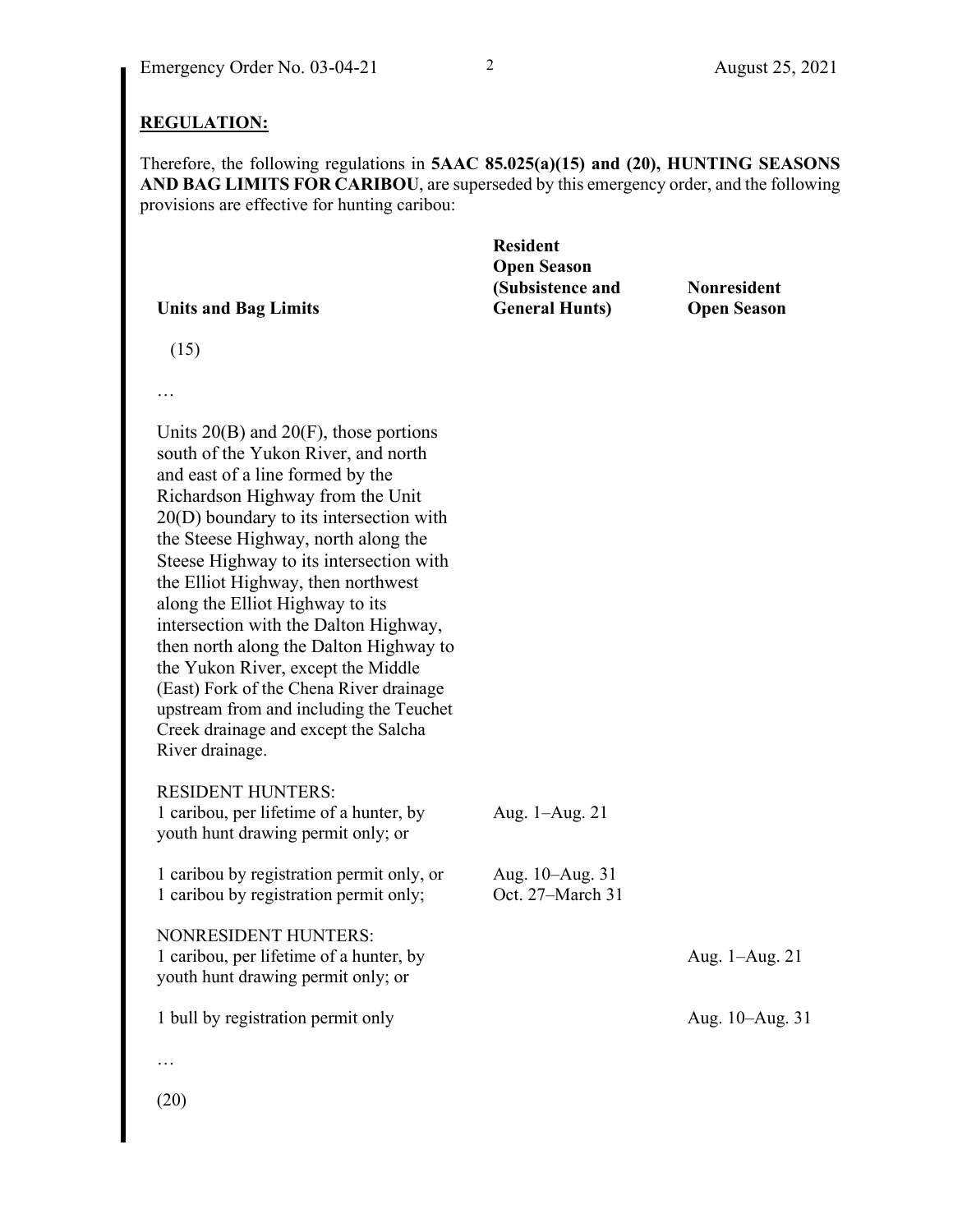| <b>Units and Bag Limits</b>                                                                                                                                                          | <b>Resident</b><br><b>Open Season</b><br>(Subsistence and<br><b>General Hunts)</b> | <b>Nonresident</b><br><b>Open Season</b> |
|--------------------------------------------------------------------------------------------------------------------------------------------------------------------------------------|------------------------------------------------------------------------------------|------------------------------------------|
|                                                                                                                                                                                      |                                                                                    |                                          |
| Unit $25(C)$ , excluding that portion within<br>the drainage of the south fork of Birch<br>Creek and excluding that portion within<br>the Yukon-Charley Rivers National<br>Preserve. |                                                                                    |                                          |
| <b>RESIDENT HUNTERS:</b><br>1 caribou, per lifetime of a hunter, by<br>youth hunt drawing permit only; or                                                                            | Aug. 1–Aug. 21                                                                     |                                          |
| 1 caribou by registration permit only, or<br>1 caribou by registration permit only;                                                                                                  | Aug. 10–Aug. 31<br>Oct. 27-Mar. 31                                                 |                                          |
| <b>NONRESIDENT HUNTERS:</b><br>1 caribou, per lifetime of a hunter, by<br>youth hunt drawing permit only; or                                                                         |                                                                                    | Aug. 1–Aug. 21                           |
| 1 bull by registration permit only                                                                                                                                                   |                                                                                    | Aug. 10–Aug. 31                          |
|                                                                                                                                                                                      |                                                                                    |                                          |

...

All other caribou hunting regulations in Units 20 and 25 are not affected by this emergency order.

# **JUSTIFICATION:**

The harvest quota for the fall 2021 Fortymile caribou hunt is 4,500. The Fortymile hunt area is divided into 4 zones within the RC860 registration hunt area and the quota is further allocated within these zones.

The majority of Zones 1 and 4 encompass a hunting area with a low-density moose population. This population could be negatively impacted if the presence of caribou attracted a high number of hunters during the 1–15 September moose season. Therefore, zones 1 and 4 will be closed during this period and will reopen on 16 September. Typically, the RC860 harvest quota has been met for zones 1 and 4 by the end of August, but this year the quota has not been met so this temporary closure is necessary. The state caribou hunting season (RC860) is scheduled to remain open in Zones 2 and 3.